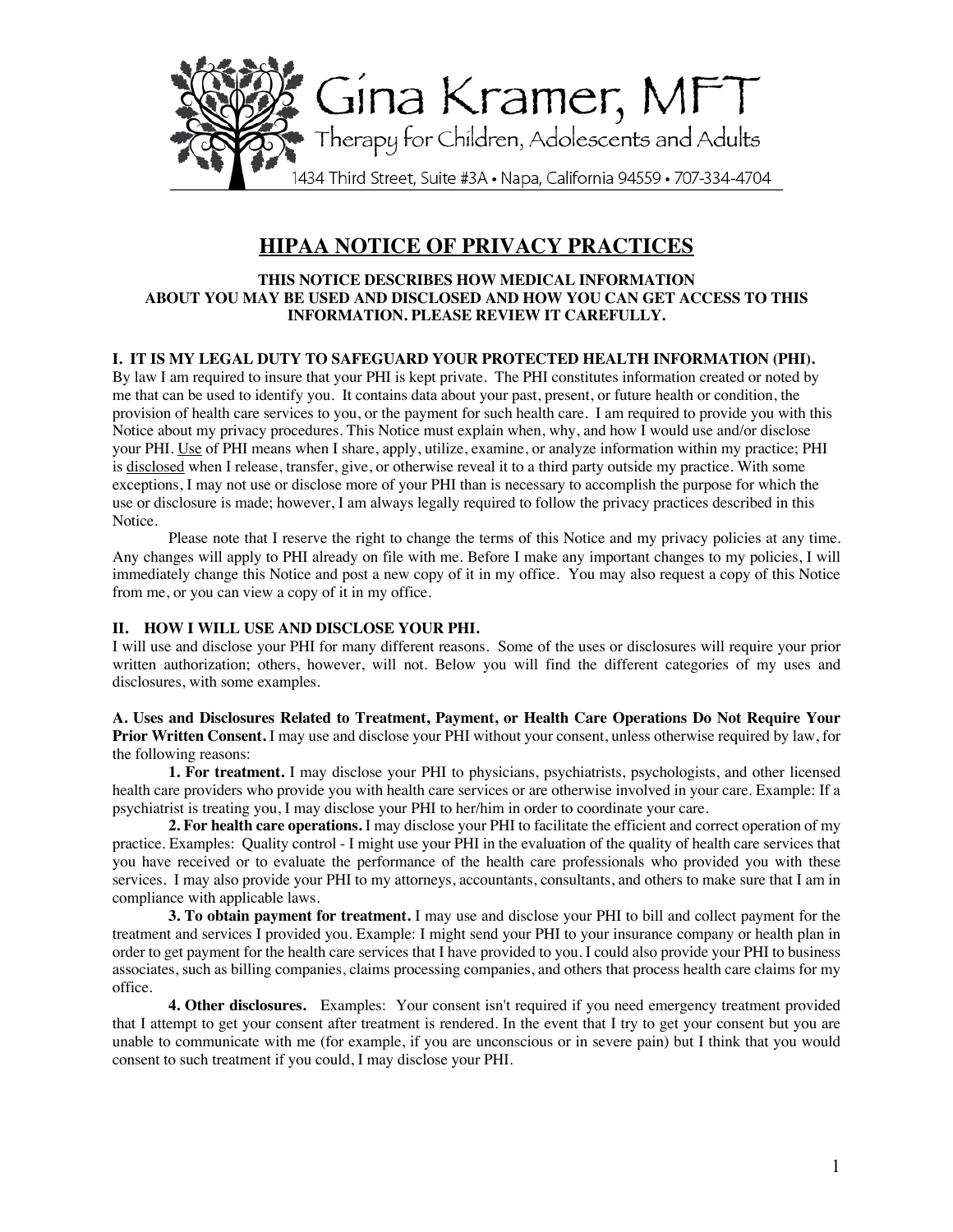

**B. Certain Other Uses and Disclosures Do Not Require Your Consent.** I may use and/or disclose your PHI without your consent or authorization for the following reasons:

- **1. When disclosure is required by federal, state, or local law, judicial, board, or administrative proceedings; or, law enforcement.** Example: I may make a disclosure to the appropriate officials when a law requires me to report information to government agencies, law enforcement personnel and/or in an administrative proceeding.
- **2. If disclosure is compelled by a party to a proceeding before a court of an administrative agency pursuant to its lawful authority.**
- **3. If disclosure is required by a search warrant lawfully issued to a governmental law enforcement agency.**
- **4. If disclosure is compelled by the patient or the patient's representative pursuant to California Health and Safety Codes or to corresponding federal statutes of regulations**, such as the Privacy Rule that requires this Notice.
- **5. To avoid harm.** I may provide PHI to law enforcement personnel or persons able to prevent or mitigate a serious threat to the health or safety of a person or the public.
- **6. If disclosure is compelled or permitted by the fact that you are in such mental or emotional condition as to be dangerous to yourself or the person or property of others, and if I determine that disclosure is necessary to prevent the threatened danger.**
- **7. If disclosure is mandated by the California Child Abuse and Neglect Reporting law.** For example, if I have a reasonable suspicion of child abuse or neglect.
- **8. If disclosure is mandated by the California Elder/Dependent Adult Abuse Reporting law.** For example, if I have a reasonable suspicion of elder abuse or dependent adult abuse.
- **9. If disclosure is compelled or permitted by the fact that you tell me of a serious/imminent threat of physical violence by you against a reasonably identifiable victim or victims.**
- **10. For public health activities.** Example: In the event of your death, if a disclosure is permitted or compelled, I may need to give the county coroner information about you.
- **11. For health oversight activities.** Example: I may be required to provide information to assist the government in the course of an investigation or inspection of a health care organization or provider.
- **12. For specific government functions.** Examples: I may disclose PHI of military personnel and veterans under certain circumstances. Also, I may disclose PHI in the interests of national security, such as protecting the President of the United States or assisting with intelligence operations.
- **13. For research purposes.** In certain circumstances, I may provide PHI in order to conduct medical research.
- **14. For Workers' Compensation purposes.** I may provide PHI in order to comply with Workers' Compensation laws.
- **15. Appointment reminders and health related benefits or services.** Examples: I may use PHI to provide appointment reminders. I may use PHI to give you information about alternative treatment options, or other health care services or benefits I offer**.**
- **16. If an arbitrator or arbitration panel compels disclosure,** when arbitration is lawfully requested by either party, pursuant to subpoena *duces tectum* (e.g., a subpoena for mental health records) or any other provision authorizing disclosure in a proceeding before an arbitrator or arbitration panel.
- **17. I am permitted to contact you, without your prior authorization, to provide appointment reminders or information about alternative or other heath-related benefits and services that may be of interest to you.**
- **18. If disclosure is required or permitted to a health oversight agency for oversight activities authorized by law.** Example: When compelled by U.S. Secretary of Health and Human Services to investigate or assess my compliance with HIPAA regulations.
- **19. If disclosure is otherwise specifically required by law.**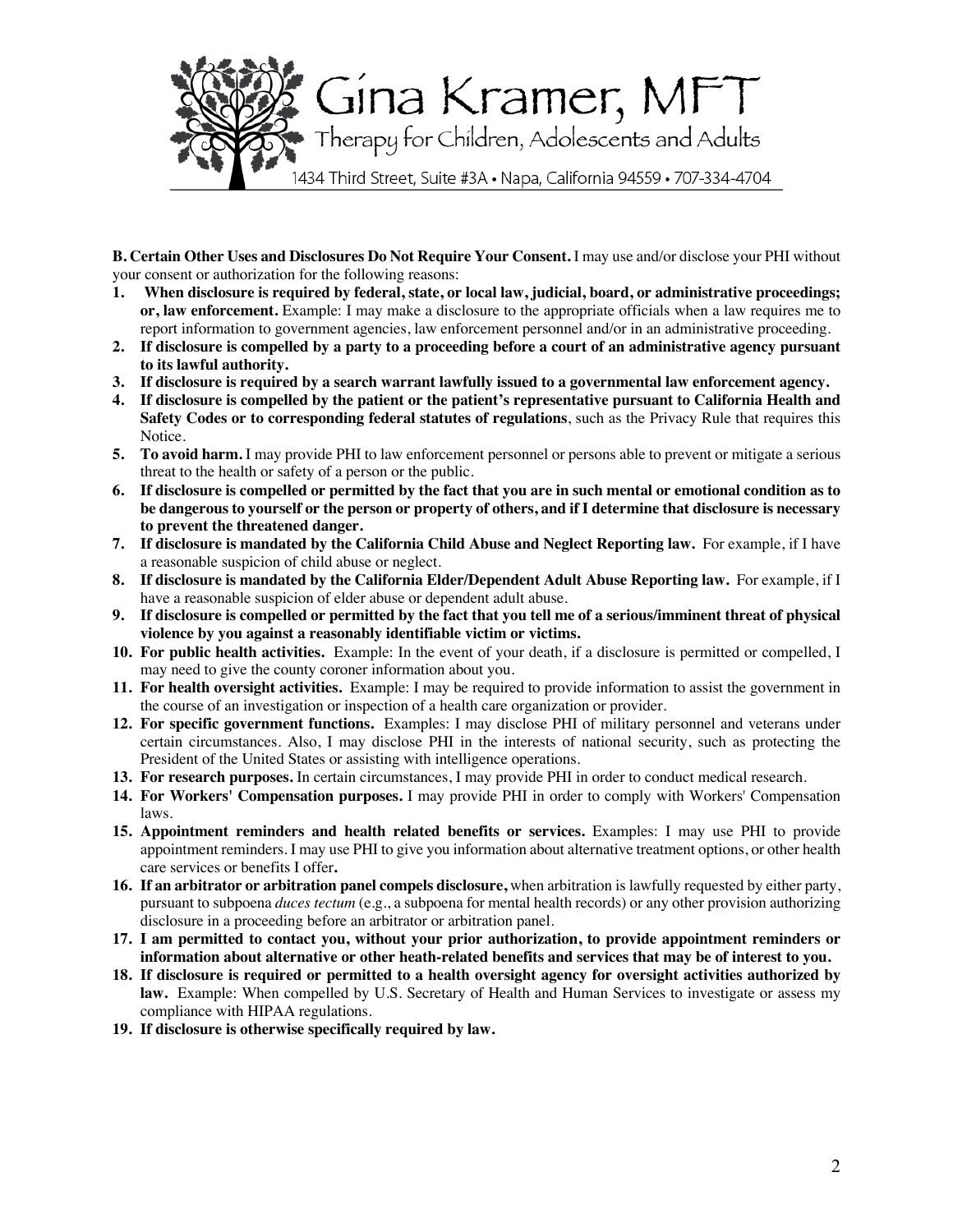

**C. Certain uses and disclosures require you to have the opportunity to object. Disclosures to family, friends, or others.** I may provide your PHI to a family member, friend, or other individual who you indicate is involved in your care or responsible for the payment for your health care, unless you object in whole or in part. Retroactive consent may be obtained in emergency situations.

**D. Other uses and disclosures require your prior written authorization.** In any other situation not described in Sections IIIA, IIIB, and IIIC above, I will request your written authorization before using or disclosing any of your PHI. Even if you have signed an authorization to disclose your PHI, you may later revoke that authorization, in writing, to stop any future uses and disclosures (assuming that I haven't taken any action subsequent to the original authorization) of your PHI by me.

# **IV. WHAT RIGHTS YOU HAVE REGARDING YOUR PHI**

**A. The Right to See and Get Copies of Your PHI.** In general, you have the right to see your PHI that is in my possession, or to get copies of it; however, you must request it in writing. If I do not have your PHI, but I know who does, I will advise you how you can get it. You will receive a response from me within 30 days of my receiving your written request. Under certain circumstances, I may feel I must deny your request, but if I do, I will give you, in writing, the reasons for the denial. I will also explain your right to have my denial reviewed. If you ask for copies of your PHI, I will charge you not more than \$.25 per page. I may see fit to provide you with a summary or explanation of the PHI, but only if you agree to it, as well as to the cost, in advance.

**B. The Right to Request Limits on Uses and Disclosures of Your PHI.** You have the right to ask that I limit how I use and disclose your PHI. While I will consider your request, I am not legally bound to agree. If I do agree to your request, I will put those limits in writing and abide by them except in emergency situations. You do not have the right to limit the uses and disclosures that I am legally required or permitted to make.

**C. The Right to Choose How I Send Your PHI to You.** It is your right to ask that your PHI be sent to you at an alternate address (for example, sending information to your work address rather than your home address) or by an alternate method (for example, via email instead of by regular mail). I am obliged to agree to your request providing that I can give you the PHI, in the format you requested, without undue inconvenience.

**D. The Right to Get a List of the Disclosures I Have Made.** You are entitled to a list of disclosures of your PHI that I have made. The list will not include uses or disclosures to which you have already consented, i.e., those for treatment, payment, or health care operations, sent directly to you, or to your family; neither will the list include disclosures made for national security purposes, to corrections or law enforcement personnel, or disclosures made before April 15, 2003. After April 15, 2003, disclosure records will be held for six years for adults or until one year after a child client turns 21 years old. I will respond to your request for an accounting of disclosures within 60 days of receiving your request. The list I give you will include disclosures made in the previous six years (the first six year period being 2003-2009) unless you indicate a shorter period. The list will include the date of the disclosure, to whom PHI was disclosed (including their address, if known), a description of the information disclosed, and the reason for the disclosure. I will provide the list to you at no cost, unless you make more than one request in the same year, in which case I will charge you a reasonable sum based on a set fee for each additional request.

**E. The Right to Amend Your PHI.** If you believe that there is some error in your PHI or that important information has been omitted, it is your right to request that I correct the existing information or add the missing information. Your request and the reason for the request must be made in writing. You will receive a response within 60 days of my receipt of your request. I may deny your request, in writing, if I find that: the PHI is (a) correct and complete, (b) forbidden to be disclosed, (c) not part of my records, or (d) written by someone other than me. My denial must be in writing and must state the reasons for the denial. It must also explain your right to file a written statement objecting to the denial. If you do not file a written objection, you still have the right to ask that your request and my denial be attached to any future disclosures of your PHI. If I approve your request, I will make the change(s) to your PHI. Additionally, I will tell you that the changes have been made, and I will advise all others who need to know about the change(s) to your PHI.